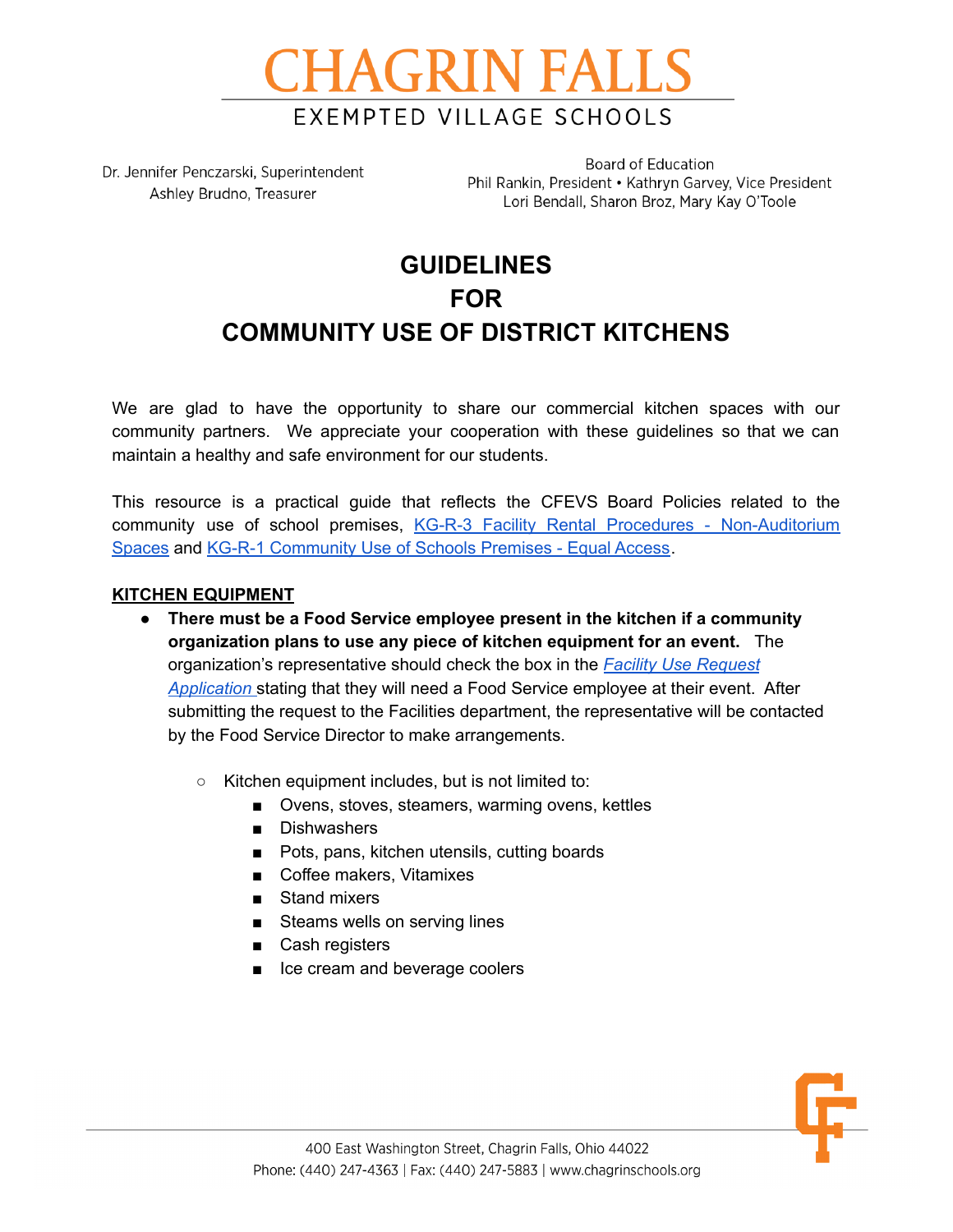- There does not need to be a Food Service employee present in the kitchen under the following conditions:
	- $\circ$  The organization is using the three-compartment sink to wash their own items.
	- $\circ$  The organization is bringing in prepared food and will not be using a warming oven or convection oven to keep food warm.
	- The organization has previously arranged for use of the kitchen cooler or freezer for the specific event.
- Refrain from moving, unplugging or disconnecting any kitchen equipment, including cash registers, ice cream coolers and beverage coolers. Please contact the Food Service Director if the organization's event requires that any kitchen equipment be moved or disconnected. A small fee may be required to disconnect and reconnect cash register equipment.
- Do not wash food or discard food or beverages in sinks designated for handwashing.
- Two non-electric rolling beverage coolers are available for community use. Please notify the Food Service Director of the organization's need to use these coolers *at least one week prior to the event.* Empty remaining water bottles and drain the coolers after use.

# **CLEANING**

- General
	- $\circ$  If the organization's event does not require the presence of a Food Service employee, the kitchen floors, counters and sinks should be left looking as they did prior to the event.
	- Pre-mixed spray bottles of cleaning and sanitizing solutions and disposable towels can be found in each kitchen.
	- Used disposable towels should be discarded in the trash.
- Sinks and Counters
	- Wipe up food and debris using a clean disposable towel.
	- Spray the GREEN solution to clean the surface. Wipe the surface with a clean disposable towel.
	- When the surface is clean, spray it with the CLEAR sanitizing solution.
	- $\circ$  Let the sanitizing solution air dry. DO NOT use a towel to wipe it up.
	- Do not leave any food or other item on the counter that was not there prior to the start of the community organization's event.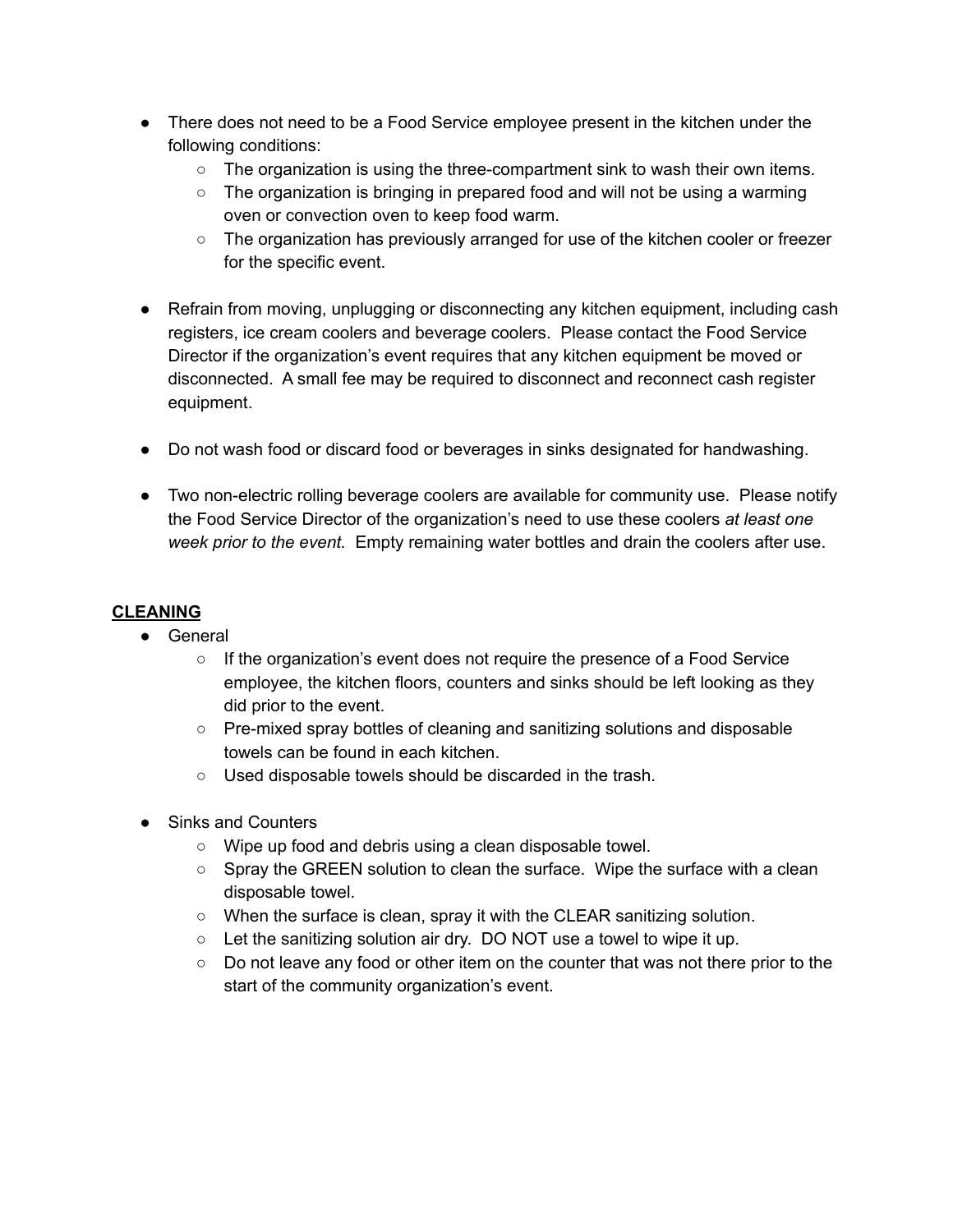## **FOOD STORAGE**

- There is a community storage area in the Chagrin Falls Intermediate School kitchen.
	- The community storage area includes:
		- Racks for dry storage
		- One commercial side-by-side freezer/refrigerator
		- Ice Machine
- When space is available, arrangements can be made for community organizations to store food, beverages and supplies in District coolers, freezers and dry storage spaces.
	- Food, beverages and supplies cannot be stored in District spaces for more than one day prior to an event.
	- It cannot be guaranteed that there will be space available for every event. Organizations should have backup storage options should that be the case at the time of their events.
- Follow these guidelines when storing food, beverages and supplies in District and community storage spaces:
	- $\circ$  Label all items with a contact name, contact number, the name of the event and the date of event.
	- Leftover food and supplies must be removed from District coolers, freezers and dry storage spaces on the day of the event. Anything left will be discarded the following morning or on Monday morning following a weekend event.
	- Leftover food and supplies must be removed from the community storage area within 24 hours of the event. Fully cover leftovers with lids, foil or plastic wrap. Label all food and other items, such as pans and serving utensils, left at the end of the event with a contact name, contact number, the name of the event and the date of the event. Anything left 24 hours after the end of the event will be discarded.
	- District and community storage spaces should be left as they were found.
	- The District will not use anything left over from a community event for school lunches. This includes things like mayonnaise, salad dressings, ice cream, baked goods, chips and fruit. Please remove ALL items from storage areas after your event.
	- Clean up any spill in freezers, coolers or dry storage spaces immediately.
- Contact the Food Service Director to inquire about available storage space and to make arrangements for accessing the District's freezers, coolers and dry storage spaces and the community storage space. These spaces are locked outside of school hours and school kitchens are not accessible to the public during lunch serving times.

## **ALCOHOLIC BEVERAGES**